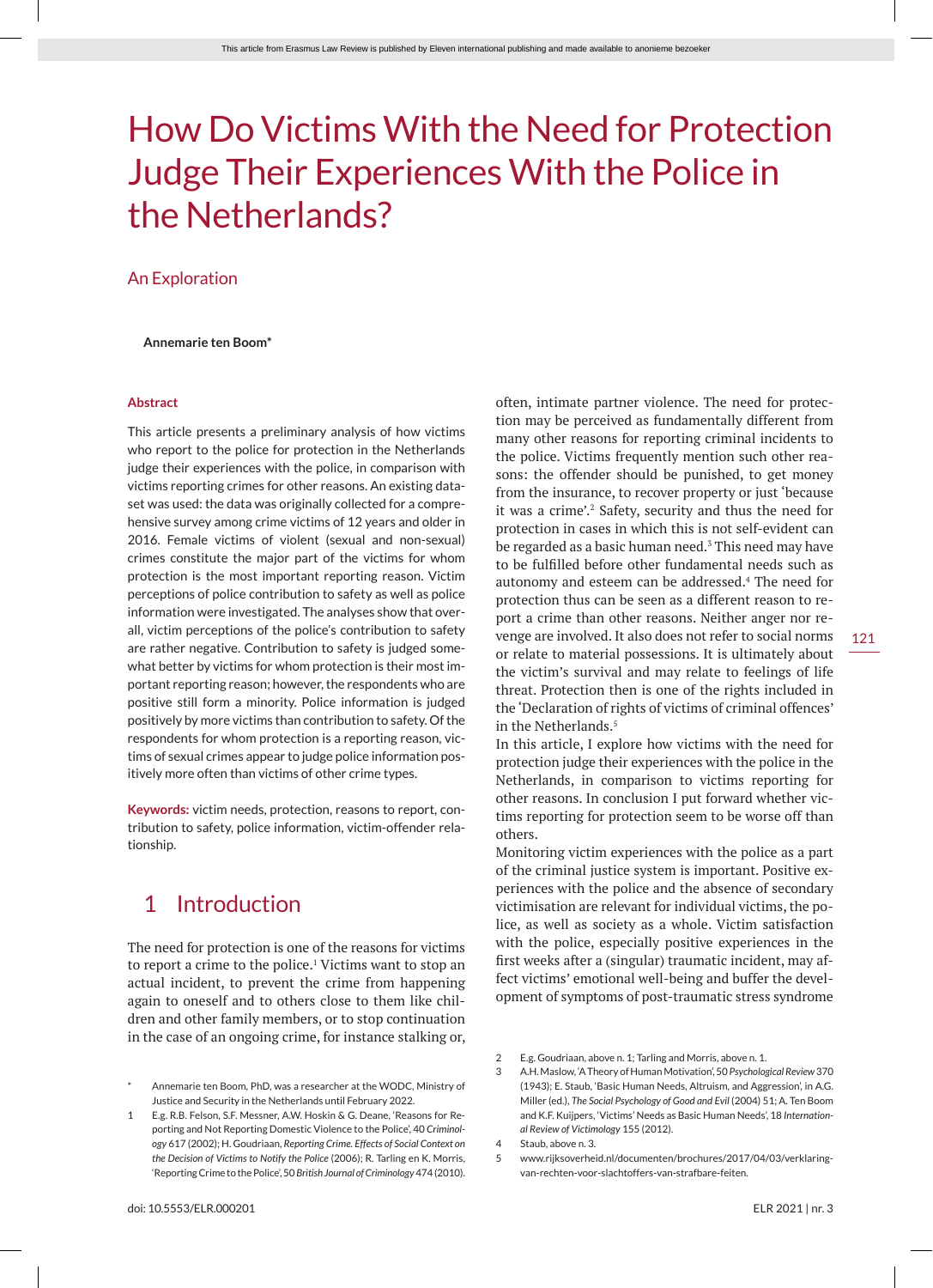(PTSS).<sup>6</sup> This buffering effect may not be achievable in cases of repeat or continuous victimisation. However, research suggests that for all victims the therapeutic value of procedural justice in victim-police interactions could be perceived as validation from a wider community.<sup>7</sup> It may be possible for victims to receive a sense of justice through the validation of their experiences by the police even when they do not proceed to court.<sup>8</sup> Positive experiences of all types of victims with the police are also important to prevent unnecessary levels of attrition in the first stage of the criminal justice process.<sup>9</sup> Positive evaluations of police performance and the outcome contribute to the perceived legitimacy of the police organisation and cooperation with the police in the future,<sup>10</sup> not only with victims themselves but also with their social networks. Negative experiences with the police lead to the erosion of trust and diminish the likelihood that people will report crimes they experience in the future. This is important for all crime victims, but even more so for repeat victims who may belong to marginalised groups (e.g. sex workers, homeless) and/or who may be repeatedly victimised by offenders wellknown to them, such as victims of sexual assaults and (ex)partner violence. It can be assumed that these repeat victims disproportionally feel the need for protection. Victims who in the past judged their experiences with the police as negative are less likely to report any further abusive behaviour they may experience.<sup>11</sup> Because these groups of victims are important sources of information to the police, permanent monitoring in order to improve victim experiences is an important challenge for criminal justice systems around the world.

# 2 What Victims in Particular Need Protection?

Qualitative as well as quantitative studies show that protection is an important need of victims of violence.<sup>12</sup> In particular, the need for protection is a recurring theme in many qualitative studies on victims of (ex-)intimate partner violence, family violence, stalking, sexu-

- 6 M. Kunst, 'De therapeutische werking van slachtofferdeelname aan het strafproces: een kritische beschouwing vanuit een psychotraumaperspectief', 42 *Beleid en Maatschappij* 32 (2015).
- 7 I. Elliott, S. Thomas & J. Ogloff, 'Procedural Justice in Victim-Police Interactions and Victims' Recovery from Victimisation Experiences', 24 *Policing and Society* 588 (2014).
- 8 *Ibid*.

122

- 9 E.g. E. Sleath and L.L. Smith, 'Understanding the Factors that Predict Victim Retraction in Police Reported Allegations of Intimate Partner Violence', 7 *Psychology of Violence* 140 (2017).
- 10 N.S. Koster, J.P. van der Leun & M.J.J. Kunst, 'Crime Victims' Evaluations of Procedural Justice and Police Performance in Relation to Cooperation: A Qualitative Study', 30*Policing and Society* 225 (2020).
- 11 Anecdotal evidence in: N. Ibrahim, 'Experiences of Abused Muslim Women with the Australian Criminal Justice System', 37 *Journal of Interpersonal Violence* 2360 (2022); K. Lorenz, A. Kirkner & S.E. Ullman, 'Qualitative Study of Sexual Assault Survivors' Post-assault Legal System Experiences', 20 *Journal of Trauma Dissociation* 263 (2019).
- 12 Ten Boom and Kuijpers, above n. 3

al offences and human (sex) trafficking. These victims do not turn to the police easily – often many more incidents happen before they report to the police. But once they do so, studies on domestic and (ex)partner violence<sup>13</sup> suggest that for many of these victims' protection, that is preventing their partners or other family members from continuing to be abusing them, is an important reason for reporting. They most of all desire to be safe, immediately and on the longer term. Protection also is an important reporting reason for victims of stalking,<sup>14</sup> human (sex or labour) trafficking<sup>15</sup> and sexual assault.16

These qualitative studies – useful as they are for many reasons – usually do not differentiate between the needs of female and male victims and victims of different crime types. Ten Boom and colleagues however studied the needs of male and female victims of different crime types in different victim-offender relationships.17 They did so by comparing them on the reporting reasons *protection* and *punishment*. Protection evidently was a frequently mentioned reason for reporting for female victims. However, it was not just female victims who appeared to feel vulnerable. Male victims of crimes committed by known offenders appeared to seek contact with the police for protection as well, more so than male victims of stranger crime.18 The authors also found that although to a lesser extent, female and male victims of nonviolent crime, that is property crimes and vandalism, notify the police for protection too. Victims of known offenders of every type of crime distinguished in the study reported a heightened need for protection. It was suggested that perhaps nonviolent crimes could be seen as a forewarning for violence or a signal of other problems in ongoing relationships. These findings underline the importance of not limiting analyses to only (female) victims of violent crime.

Protection thus is an important need of victims of all crimes by known offenders. Victims of known offenders often have been victimised more than once before re-

- 13 E.g. S.C. Hare, 'What Do Battered Women Want? Victims' Opinions on Prosecution', 21 *Violence and Victims* 611 (2006); I.M. Johnson, 'Victims' Perceptions of Police Response to Domestic Violence Incidents', 35 *Journal of Criminal Justice* 498 (2007); R.L. Holder and K. Daly, 'Sequencing Justice: A Longitudinal Study of Justice Goals of Domestic Violence Victims', 58 *The British Journal of Criminology* 787 (2017); Ibrahim, above n. 11; K.M. Shearson, 'Seeking Help from Police for Intimate Partner Violence: Applying a Relationship Phase Framework to the Exploration of Victims' Evolving Needs', 36 *Journal of Interpersonal Violence* 1745 (2021).
- 14 E.g. S. van der Aa and A. Groenen, 'Identifying the Needs of Stalking Victims and the Responsiveness of the Criminal Justice System: A Qualitative Study in Belgium and the Netherlands', 6 *Victims and Offenders* 19  $(2010)$
- 15 A. Farrell, M. Dank, I. de Vries, M. Kafafian, A. Hughes & S. Lockwood, 'Failing Victims? Challenges of the Police Response to Human Trafficking', 18 *Criminology & Public Policy* 649 (2019).
- 16 K. Murphy and J. Barkworth, 'Victim Willingness to Report Crime to Police: Does Procedural Justice or Outcome Matter Most?', 9 *Victims & Offenders* 178 (2014); Lorenz, Kirkner & Ullman, above, n. 11.
- 17 A. Ten Boom, A. Pemberton & M.S. Groenhuijsen, 'The Need for Protection and Punishment in Victims of Violent and Nonviolent Crime in the Netherlands: The Effect of Relational Distance', 14 *Victims & Offenders* 222 (2019).
- 18 *Ibid*.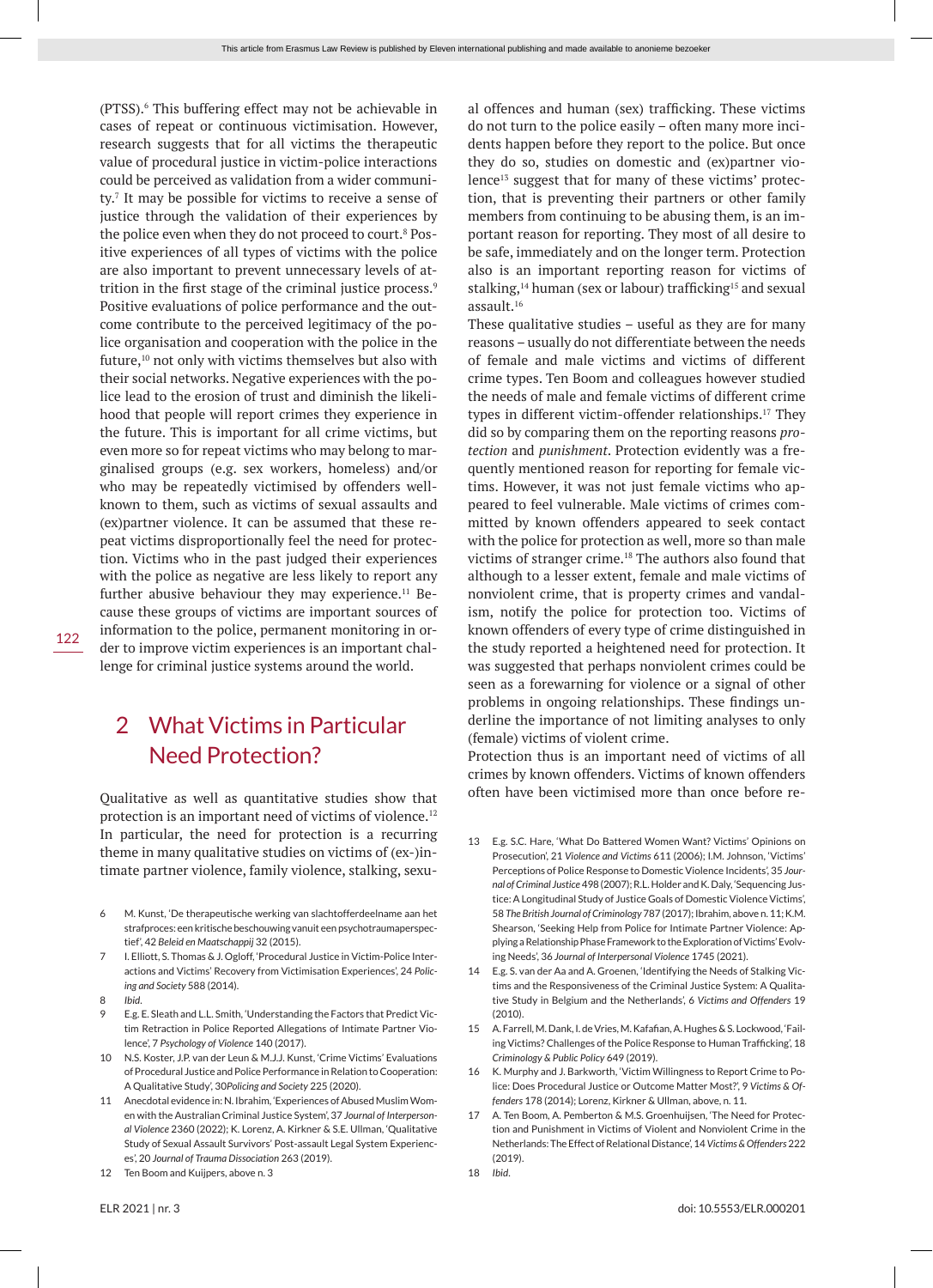porting and are, compared with victims of strangers, also more likely to be victimised in the future again. In her dissertation, Ten Boom argues for distinguishing more than merely two victim-offender relationships, so that the needs of victims at intermediate relational distance to the offender will become more visible and, as a consequence, also may be taken into account more seriously in the judicial process. In her study, victims of known offenders are classified as victims of intimates (partners, ex-partners, family members), as victims of non-intimates (neighbours, people from work, other acquaintances) and as victims of stranger offenders. In her sample of victims whose cases were treated by the Dutch Public Prosecution Service, the majority of victims of intimate offenders (59.4%) indicated that the need for protection was one of their reporting reasons, compared to 37.9% of the victims of non-intimate offenders and 23.5% of the victims of strangers.<sup>19</sup> Among victims of intimates, protection even appeared to be the number one reason to report and among victims of non-intimates the need for protection was the second most important one (after punishment for the offender).

# 3 What Are the Experiences With the Police of Victims With the Need for Protection? Impressions From the Literature

How do crime victims who turn to the police for protection judge their experiences with the police in comparison to victims who notify the police for other reasons? To the best of my knowledge, this question has not yet been studied to date in the Netherlands nor internationally. Indications may only be found indirectly, by drawing from studies on experiences with the police of crime victims for whom protection is known to be an important need, that is victims of intimate partner violence, stalking and sexual violence. Indications may also be found in studies on the experiences with the police of victims of crimes by known offenders in particular. The following overview is by no means complete but indicates the type of results that could be expected.

For instance, an interview study on female and male stalking victims from the Netherlands and Belgium described several reasons for victim dissatisfaction with respect to the police.20 These reasons included a lack of proper or respectful treatment from the police and the criminal justice's ineffectiveness at guaranteeing the victim's personal safety. Also the lack of information on

the progress of the case provoked victim frustration.<sup>21</sup> A more recent Dutch study<sup>22</sup> in which 30 female victims of sexual offences were interviewed, showed that the victim appreciation of their contact with the police varied. Victims who were positive (around half of the interviewed group) mainly appreciated the empathy that was shown and the human contact which made them feel they were taken seriously and heard. Others, on the contrary, did not feel they were taken seriously and said they felt the police did not believe them. In a recent study from the United States on the post-assault legal system experiences of female sexual assault victims,<sup>23</sup> Lorenz and colleagues reported mostly negative experiences such as poor treatment and a non-supportive response during the reporting process. In a recent Australian study,<sup>24</sup> Shearson reported the extremely low expectations of justice or protection of many female victims of intimate partner violence. However, Shearson also reported some positive experiences: victims often highlighted what they found most important: having an alliance with a police officer who they perceived as caring, protective and on their side through the sometimes lengthy legal proceedings.

Unfortunately, these qualitative studies did not compare the experiences of males and females or of victims of different crime types systematically, nor did they compare the experiences of victims in different victim-offender relationships. Some other studies did. For instance, Felson and Pare (analysing data collected in 1994-1996) found that both male and female victims of violent crimes were less satisfied with the police when the offender was someone they knew than when the offender was a stranger. $25$  This specifically was the case when offenders were (ex-)intimate partners or other family members. No evidence was found that *women* were more likely to complain when the offender was their male partner. In fact, men were more likely than women to complain about a lack of investigation when they were assaulted by their female partners. Furthermore, male as well as female victims were more likely to complain about police insensitivity when the offender was their partner. Also, victims of sexual assault were less satisfied with the police than victims of physical assault.

Byrne and colleagues compared experiences with the police of female partner assault victims with those of non-partner assault victims.26 Victims of assault by an intimate partner were less likely to report feeling satisfied with their experiences with police officers in com-

<sup>19</sup> A. Ten Boom, *Slachtoffers van misdrijven door intimi, kennissen of vreemden. Verschillen in context, ervaringen en behoeften met betrekking tot justitie* (2016).

<sup>20</sup> S. van der Aa and A. Groenen, 'Identifying the Needs of Stalking Victims and the Responsiveness of the Criminal Justice System: A Qualitative Study in Belgium and the Netherlands', 6 *Victims and Offenders* 19 (2010).

<sup>21</sup> *Ibid*.

<sup>22</sup> L. Bertling, A. Mack, H. Vonk & M. Timmermans, *Slachtoffers van zedenmisdrijven* (2017).

<sup>23</sup> Lorenz, Kirkner & Ullman, above n. 11.

<sup>24</sup> K.M. Shearson, 'Seeking Help from Police for Intimate Partner Violence: Applying a Relationship Phase Framework to the Exploration of Victims' Evolving Needs', 36 *Journal of Interpersonal Violence* 1745 (2021).

<sup>25</sup> R.B. Felson and P.P. Paré, 'Gender and the Victim's Experience with the Criminal Justice System', 37 *Social Science Research* 202 (2008).

<sup>26</sup> C.A. Byrne, D.G. Kilpatrick, S.S. Howley & D. Beatty, 'Female Victims of Partner versus Nonpartner Violence: Experiences with the Criminal Justice System', 26 *Criminal Justice and Behavior* 275 (1999).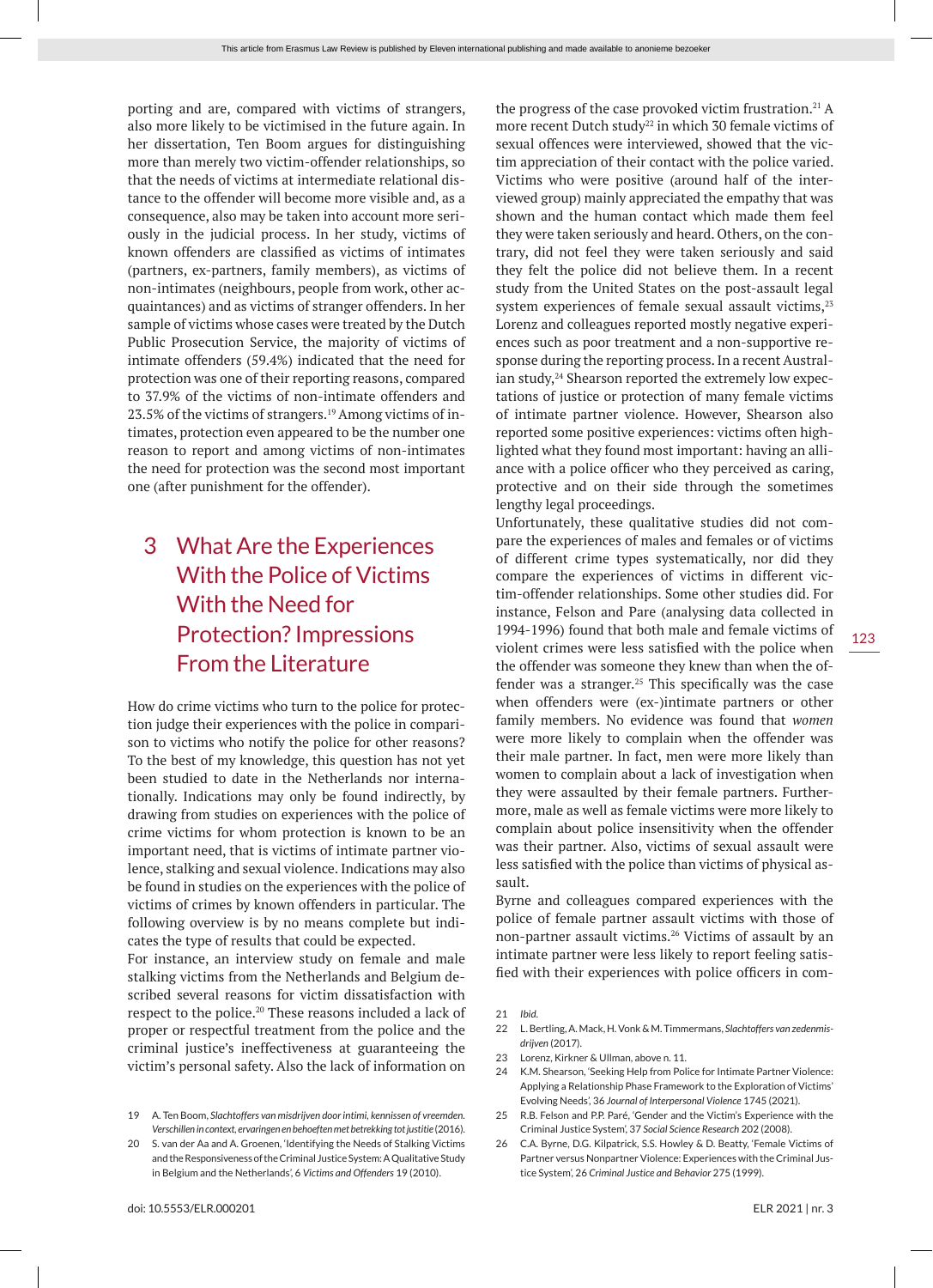parison to victims of assaults by other offenders. In addition, victims of partner violence were less likely to report that the police officers involved in the case had demonstrated an interest in their feelings and tried to gather all the necessary evidence. There were no significant differences between the groups with regard to their perceptions of the police officers trying to be polite, seeming to care about what happened, giving the victims a chance to talk about what happened or seeming to be interested in catching the offender.

In the Netherlands, Laxminarayan compared three groups: female victims of domestic violence, female and male victims of sexual abuse and female and male victims of other serious crimes.<sup>27</sup> The results indicated that victims of sexual abuse were less positive in their evaluations of interpersonal justice (being treated with respect and taken seriously by the police) in comparison to victims of domestic violence. However, there was no significant association between perceptions of informational justice (police giving information about services, their rights and developments in the case) and victim category. Laxminarayan however noted that the low mean scores suggested that perceptions of informational justice were rather negative overall.

### 4 Interim Discussion

The aforementioned studies suggest that my group of interest, that is victims with the need for protection, may complain about aspects such as being treated disrespectfully, not being believed and supported, a lack of information and not being guaranteed safety. However, the qualitative studies do not make clear whether the experiences of victims with the need for protection differ from those of other victims. Remarkable, for example is the finding of Laxminarayan, based on comparative work, that perceptions of informational justice are negative *overall*. Then, when victim groups with a usually more prominent need for protection *are* compared to other victim groups, the problem is that – due to differences in group definitions – the exact groups under comparison are different in every study and do not allow for precise conclusions. Byrne et al., for instance found that when victims of assault by an *intimate partner* were compared to victims of assaults by others, they were less likely to report feeling satisfied with their experiences with the police. In another study, Felson and Pare found that victims of violent crimes were less satisfied with the police when the offender was *someone they knew* – not just if the offender was their (ex-)intimate partner. All in all, several differences are found between 'possibly-partly-similar' groups, but a clear picture cannot be drawn from the research to date. To conclude, informative guiding hypotheses based on previous work cannot

be set and therefore the current study will be exploratory.

# 5 The Current Study

#### **5.1 Exploratory Design**

The question how crime victims who turn to the police for protection judge their experiences with the police in comparison to victims who notify the police for other reasons seems not to have been studied to date. Results from studies on experiences with the police of victims for whom protection is assumed to be a frequently mentioned need, are ambiguous. The aspects evaluated as well as the comparisons made in these studies cannot be compared to each other. To extend the literature with studies that allow for better comparisons, this study on victim judgements of the police includes male and female victims, of several crime types and in different victim-offender relationships. The feature these victims may share is that the need for protection was a reason for them to report the crime. Since guiding hypotheses based on previous work cannot be set, the study has an exploratory character.

In the current study, I explore how the group reporting for protection differs from the group reporting for other reasons in two dependent variables: the victim's perception of the police's contribution to his/her safety and the victim's perception of the police informing him/her after having reported. The victim's perception of the police's contribution to his/her safety for the group of interest can be assumed to be key in the police performance. Additionally, the victim's perception on the police's informing him/her after having reported is investigated. The need for information is reported very often by all crime victims, the right to be informed is the number one right for victims in the Netherlands,<sup>28</sup> and perceptions of informational justice were found to be rather negative in an earlier Dutch study.29 Moreover, receiving adequate information is (among other things) found to contribute to perceptions of safety in Dutch victims in cases where penal protection orders are obtained.<sup>30</sup> These are evidently victims with the need for protection. This is why the police informing him/her after having reported, in addition to police contribution to safety, is of special interest in this exploration.

#### **5.2 Data**

For this study, which is performed for this special issue, I used an existing dataset. These data were originally collected in 2016 in a comprehensive survey among a sample of crime victims aged 12 years and older.<sup>31</sup> The

- 28 Declaration of rights of victims of criminal offences, above n. 5.
- 29 Laxminarayan, above n. 27.
- 30 T. Fischer, I. Cleven, S. Struijk & W. Roggeveen, *Handhaving en veiligheid bij strafrechtelijke contact-, locatie-en gebiedsverboden ter bescherming van slachtoffers* (2019).
- 31 W. Andringa, L. Klein Kranenburg, J. Bouwmeester & F. ten Doeschot, *Slachtoffermonitor-hoofdrapport* (2017). The 'Victim Support Monitor' is a periodic study that assesses the experiences that victims have had with

<sup>27</sup> M. Laxminarayan, 'Interactional Justice, Coping and the Legal System: Needs of Vulnerable Victims', 19 *International Review of Victimology* 145 (2013).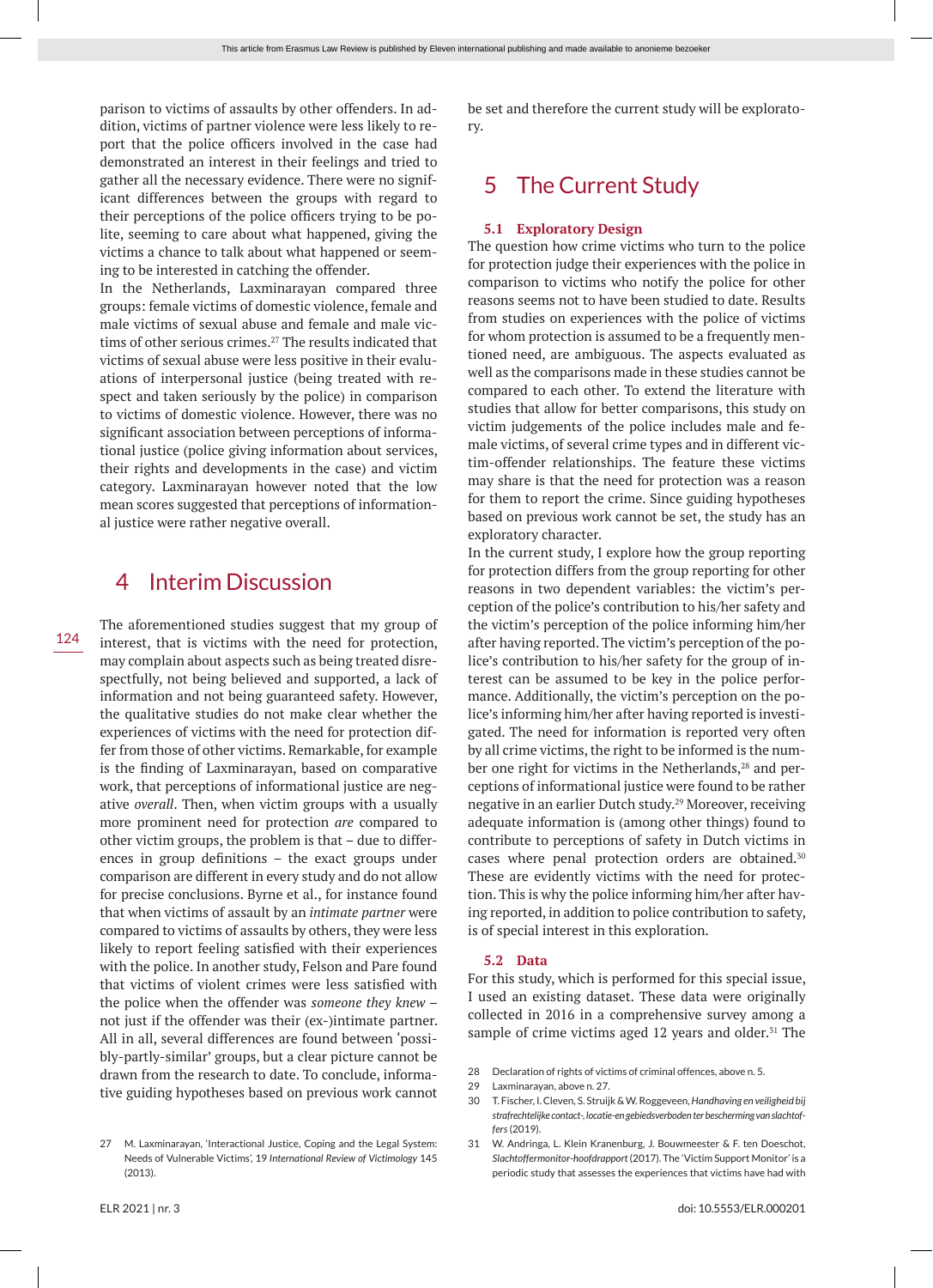original study was commissioned by the Research and Documentation Centre (WODC) of the Dutch Ministry of Security and Justice and was executed by I&O Research. The part of the dataset used for these secondary analyses was originally collected to learn about the experiences with the police of victims whose cases had come to the attention of the police in the Netherlands. The respondents were questioned about their experiences with the police. If they had reported the crime to the police themselves, they were also asked to answer questions about their reasons for filing the report. The survey had a response rate of 32%.

Persons who in the police registration system were explicitly marked as being victims of domestic violence, intentionally did not receive an invitation letter for participation in the survey. This was decided in the original study because it could be the case that the accused was not (yet) informed about the fact that his or her intimate partner or family member had notified the police about the domestic violence incident(s). If the accused would somehow find the invitation for the survey, this could be a safety risk for the reporting victim. The consequence of this safety procedure is that a part of the group of victims of crime by an intimate offender who notified the police is missing from the sample. The safety procedure however did not result in finding zero partners, ex-partners and other family members in the sample (which would clearly have made the data unfit for these secondary analyses). Still, 17 victims of crimes by intimates (one partner, six ex-partners and ten family members) were found in the dataset I worked with after cleaning. Probably these respondents did not live on the same address as the offender (anymore), which could have been the reason that they were not marked as domestic violence cases in the police registration system, and as a consequence were invited to participate. However, as a consequence the sample should not be considered as representative for the complete group of victims who themselves report a crime to the police. Moreover, victims of sexual crimes were oversampled in the original study, since comparing the experiences of victims of sexual crimes with those of other victims was intended. This is another reason not to consider this sample as representative. However, the sample is suitable for an exploratory study with regard to experiences with the police of victims in need of protection, all the more since an earlier study found that not only people victimised by intimates report crimes because of the need for protection.32 Victims of crimes by non-intimate known offenders report for protection too.

The original dataset contained 802 respondents who were surveyed about their experiences with the police. Sixty-eight of these respondents were dismissed from the analysis because these records were labelled as 'suspect cases' in the original dataset (for instance because of implausible answer combinations or straightlining). Ninety-two respondents appeared not to have reported the crime to the police themselves and as a consequence did not answer questions about their reporting reasons. Two hundred and fifty-four respondents were deleted because of missing values. There was a substantial number of missing values on the dependent variables police's contribution to safety and police information, which were created for this secondary analyses. Some of the items were frequently found to be not applicable to their own situation by the respondents. For instance, with regard to safety items this was most frequently the case with the item 'have advised me of ways to avoid future victimisation' ( $n = 140$ ). Finally, 388 respondents had no missing data on the dependent variables under consideration and were eligible for the analyses as planned. The only exception is the variable *most important reporting reason*. To answer this question was not obligatory. Since it is a central variable of interest, I choose to work with a smaller number of respondents (n = 219) in these analyses.

#### **5.3 Variables**

In the initial questionnaire type of crime was measured with a checklist of possible crimes. I categorised the crimes in property crimes (theft, burglary, fraud), violent non-sexual crimes (physical assault, threat, robbery), sexual crimes, vandalism/public order and other crimes. Male and female gender were distinguished. I categorised victims in different victim-offender relationships: intimate (offender is a partner, ex-partner or a family member of the respondent), non-intimate (offender is a neighbour, someone from work or another acquaintance of the respondent) and stranger.<sup>33</sup>

For the variable 'protection as a reason for reporting', I combined two reasons from the initial questionnaire: 'I was afraid that the crime would be repeated' and 'I wanted the police to protect me'.34 Respondents were allowed to mention more than one reporting reason. After that, they were asked which reason was the *most important reporting reason* to them. Of course only one answer was possible.

I created the victim's perception of the police's contribution to his/her safety by adding the scores on four items: The police officers have increased my feeling of safety; have advised me of ways to avoid future victimisation; have reduced the risk of repeat victimisation; have decreased my feelings of anxiety.<sup>35</sup> Every item can be scored 1 (totally disagree) to 5 (totally agree), with 3 as a neutral score. The total score on perception of the police's contribution to safety may thus vary from 4 to 20. If the score is lower than 12 (i.e. less than mean score of 3 per item), I label the victim judgement as negative. If the score is 16 or more (i.e. the mean score of 4 per

judicial victim support. The first assessment was carried out in 2012. The data used for these secondary analyses are from the second assessment. The target group consists of persons who had contact with one or more judicial authorities in 2016.

<sup>32</sup> Ten Boom, Pemberton & Groenhuijsen, above n. 17.

<sup>33</sup> In line with Ten Boom, Pemberton & Groenhuijsen, above n. 17.

<sup>34</sup> *Ibid*.

<sup>35</sup> Items from the concepts 'safety' and 'coping with anxiety' in the original questionnaire design, see F. van Mierlo, A. Pemberton & R. van Tol, *Van Tevredenheid naar kwaliteit: een meetinstrument voor de slachtofferzorg'* (2009).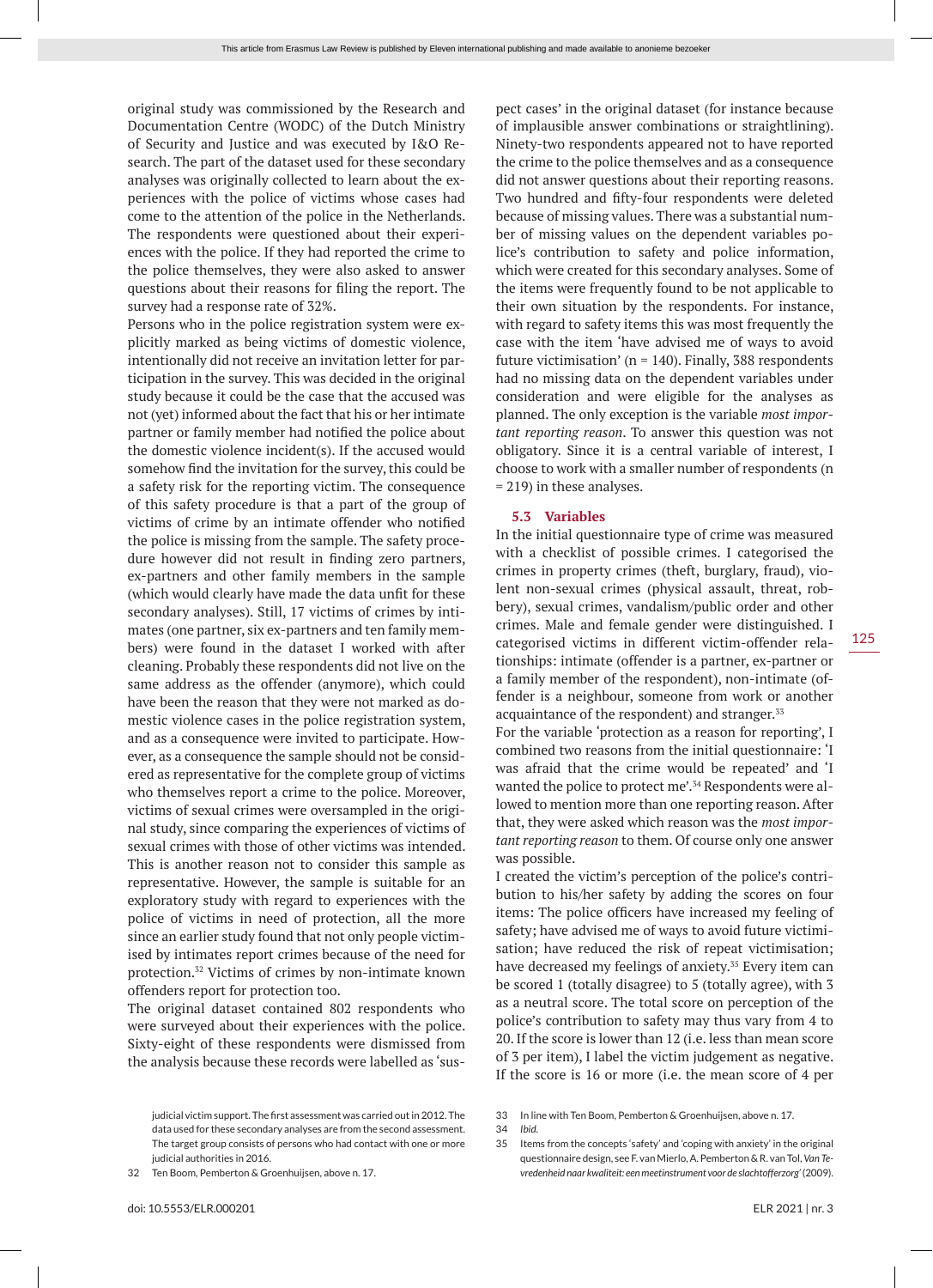item or more), I label the judgement as positive. If the score is in between (i.e. 12-15), I label the judgement as neutral.

Additionally, I created the victim's perception on the police's informing him/her after having reported the crime (further also named: police information) by adding the scores on six items: The police gave me information concerning their next steps; gave an explanation to me about the course of the process after notifying them; explained my rights as a victim; gave me information concerning the services of Victim Support; kept me informed of developments in my case; gave me information concerning follow-up help and support.<sup>36</sup> Every item can be scored 1 (totally disagree) to 5 (totally agree), with 3 as a neutral score. The total score on perception of the police information may vary from 6 to 30. If the score is under 18 (i.e. less than mean score of 3 per item), I label the victim judgement as negative. If the score is 24 or more (i.e. the mean score of 4 per item or more), I label the judgement as positive. If the score is in between (i.e. 18-23), I label the judgement as neutral.

#### **5.4 Analyses**

Firstly, in Section 6.1, I compare the judgements of experiences with the police of victims with and without protection as *a* reporting reason, and with and without protection as their *most important* reason, respectively. Because of the relatively small sample size, no regression analyses are performed. However, results regarding police's contribution to safety and police information are split by gender, in order to detect a possible situation of middling out between the genders. Secondly, for the group with protection as a reason for reporting, in Section 6.2, the results are split by type of crime and by victim-offender relationship (these analyses are not performed for the group naming protection as the most important reporting reason because of the small frequencies).

In some instances the chi square testing resulted in too many cells having an expected count of less than 5, therefore alternative tests were used: the Kruskal-Wallis test (comparing more than two groups) and Mann-Whitney test (comparing two groups). These non-parametric tests can be used because the dependent variables, police's contribution to safety and police information, both have the ordinal level (values: positive, neutral, negative).

#### **5.5 Descriptives**

Victims of violent non-sexual crimes are, at 38%, the largest part of the total group of self-reporting victims (first column in Table 1). The group of victims of property crimes (28%) is the second biggest group and then the group of victims of sexual crimes (14%). Male and female gender are distributed more or less equally. The majority of the victims do not know the offender (66%). Of the victims, 30% knows the offender, though not intimately. For only 4% of the self-reporting victims in the sample the offender is an intimate. Subgroup 1 (second column in Table 1) is the group of 127 respondents that indicate that the need for protection was one of their reasons to report the crime to the police (see Table 2 for other reporting reasons which were mentioned). This group consists mostly of victims of violent non-sexual crimes (45%) followed by victims of sexual crimes (24%). The majority of this group is female (65%). Slightly more than half of the respondents do not know the offender (52%). Forty-two per cent does know the offender, though not intimately. For 6%, the offender is an intimate. Subgroup 2 (third column in Table 1) is the group of 33 respondents in the sample which indicate that protection was their most important reporting reason. This group consists mostly of victims of violent non-sexual crimes (52%) followed by victims of sexual crimes (21%). The big majority of this group is female (82%). Fifty-eight per cent of the respondents do not know the offender, 39% does know the offender, though not intimately and for only 3% the offender is an intimate.

Taking all reporting victims into account, the two subgroups for whom protection is relevant contain relatively many victims of violent and sexual crimes. Around 12% of the respondents reporting for protection are victims of property crime. Compared to all reporting victims the two subgroups for whom protection is relevant also contain relatively many female respondents. Almost a fifth of the respondents for whom protection was the most important reporting reason, are male (18%). Further, compared to the complete sample, many respondents for whom protection is relevant indicate that they know the offender (48% versus 34%). Of all reporting victims 30% is acquainted (i.e. known, but not intimately) to the offender. This is clearly higher (42%) among the victims for whom protection is a reporting reason. Yet, over half (58%) of the respondents for whom protection was the most important reporting reason are victims of stranger crimes (12 of these 19 respondents are the victim of a violent or sexual crime; ten of these are women).

### 6 Results

#### **6.1 Judgement of Experiences With the Police**

How do *victims for whom protection is a reason to report* judge their experiences with the police when it comes to the police's contribution to her or his safety and police information? The victim perception of the police contribution to safety is negative for a relatively large group (51%) regardless of the question of whether protection was a reason to report (Table 3). Not even a quarter of the respondents (24%) judge the police's contribution to safety as positive. There is no significant association between protection as a reason for reporting and judgement of the contribution to safety.

126

<sup>36</sup> Items from the concept 'information' in the original questionnaire design, *ibid*.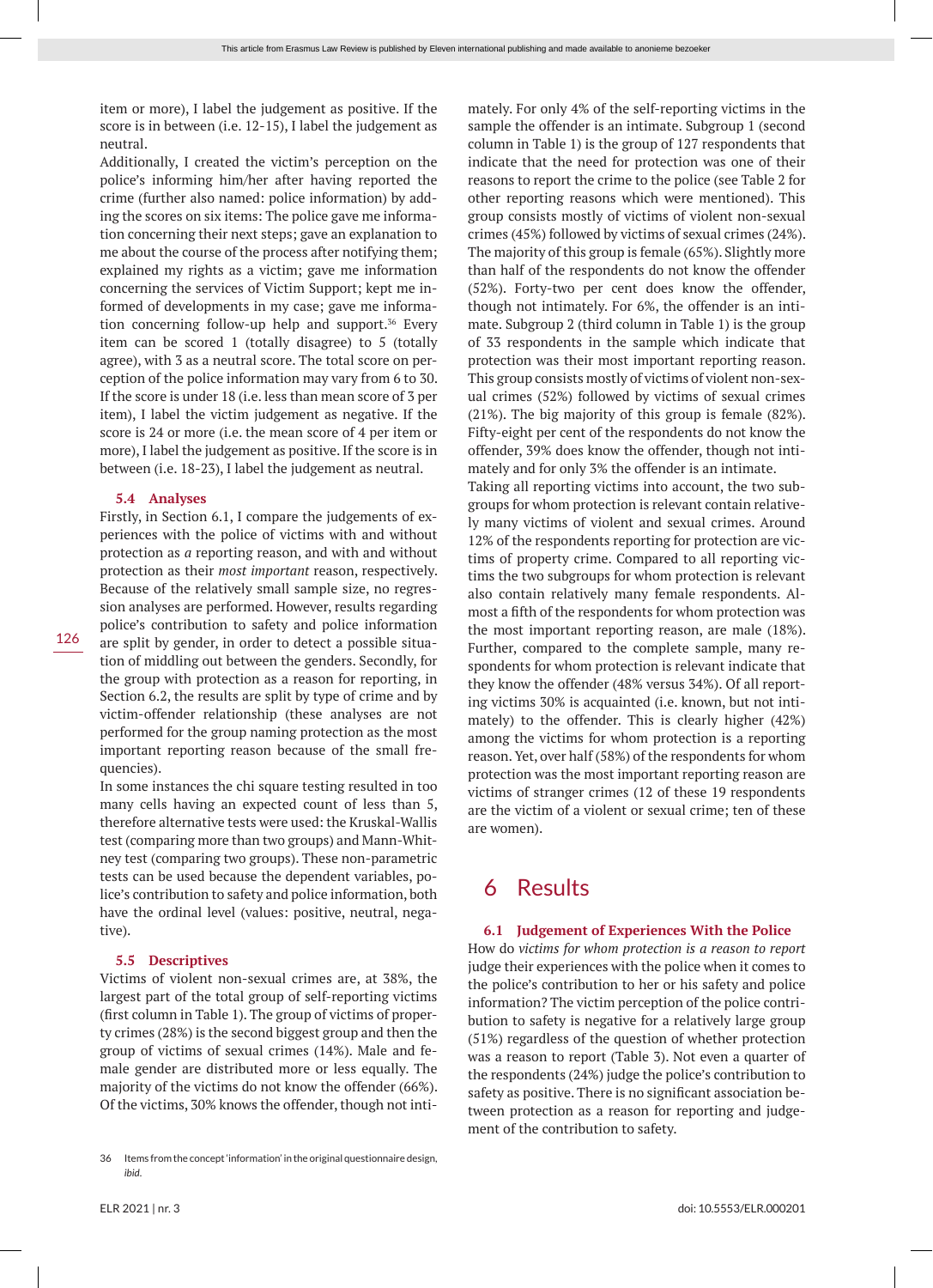The victim perception of police information appears to be positive for almost half of the respondents (47%), also regardless of the question whether protection was a reason to report (Table 4). Yet, 30% of the respondents judge the police information as negative. There is no significant association between protection as a reason for reporting and judgement of information.

How do victims for whom *protection is the most important reason to report* judge their experiences with the police when it comes to the police contribution to their safety and police information? The victim perception of the police's contribution to safety is positive for a relatively large group of respondents (36%) for whom protection was the most important reason to report, in comparison to 18% of the respondents reporting for other reasons (Table 5). It should be noted that the perception of a third (33%) of the respondents for whom protection was the most important reason to report is negative. The association between protection as the most important reason and the judgement of contribution to safety is significant,  $\chi$ 2 (2) = 7.772, *p* = 0.021.

The victim perception of police information is positive for most respondents (61%) for whom protection was the most important reason to report (Table 6). The victim perception of police information is less frequently positive for the other respondents (46%). However, protection as the most important reason to report and the judgement of information are not significantly associated ( $p = 0.182$ ).

#### *6.1.1 Female Victims*

How are the victim judgements of the police's contribution to safety and police information for female respondents for whom protection was the most important reason to report? The perception of females regarding the police contribution to their safety is perceived as positive by a relatively large group (41%, Table 7). Of the respondents reporting for other reasons only 18% is positive. Protection as the most important reporting reason and the judgement of safety are associated,  $\chi$ 2 (2)  $= 7.338, p = 0.026.$ 

The perception of females with regard to police information appears to be positive for a large group (67%) of respondents for whom protection was the most important reporting reason (Table 8). However, protection as the most important reporting reason and the judgement of information are not significantly related  $(p = 0.181)$ .

#### *6.1.2 Male Victims*

The perception of males with regard to the police contribution to safety is negative for a large group (59%) of respondents, regardless whether or not protection was the most important reporting reason (Table 9). Protection as most important reason to report and the judgement of contribution to safety are not related.<sup>37</sup> Hereby it should be noted that the number of males with pro-

37 Mann Whitney test, result not significant.

tection as their most important reporting reason is small  $(n = 6)$ .

The perception of males with regard to police information appears to be positive for only 40% of respondents, regardless of their most important reporting reason (Table 10). Protection as the most important reporting reason and the judgement of information are not associated. Again it should be noted that the number of males with protection as their most important reporting reason is small.

The male victims with protection as their most important reason to report may seem to be negative more often than their female counterparts. However, in a direct statistical comparison (not reported) this finding is found not to be significant. On the other hand, a gender difference *is* found in the larger group of victims for whom protection is *one of their* reporting reasons: females are more often positive (57%) than males about police information (30% – complete table is not reported).38

#### **6.2 Judgement of Experiences With the Police of/Among Victims of Different Crime Types and in Different Victim-Offender Relationships**

How do *victims of different crime types* for whom protection is a reason to report ( $n = 127$ ), judge their experiences with the police? As noted in Section 6.1, the victim perception of the police's contribution to his or her safety is negative for most respondents (52%). Only the victims of sexual crimes seem to be less often negative (42%, Table 11). However, this finding is not significant.39

How do victims of different crime types for whom protection is a reason to report judge police information? As noted in Section 6.1, the perception of police information is positive for 47% of these respondents. Only the victims of sexual crimes are more often positive about police information (74%, Table 12). This finding is significant, Kruskal-Wallis H (4) = 19.216, *p* = 0.001.

How do victims for whom protection is a reason to report *in different relationships to the offender* judge their experiences with the police? The victim perception of the police's contribution to safety seems to be less often negative (42%) among victims of strangers, compared to victims in other relationships to the offender (Table 13). However, this finding is not significant.<sup>40</sup>

As noted in Section 6.1, the victim perception of police information is positive for 47% of the respondents. Victims of intimate offenders seem to be positive more often than the other groups (Table 14), however, there is

38 χ2 (2) = 8.532, *p* = 0.014.

40 Kruskal-Wallis H (2) = 5.413, *p* = 0.067.

<sup>39</sup> Kruskal-Wallis H (4) = 5.273, *p* = 0.260.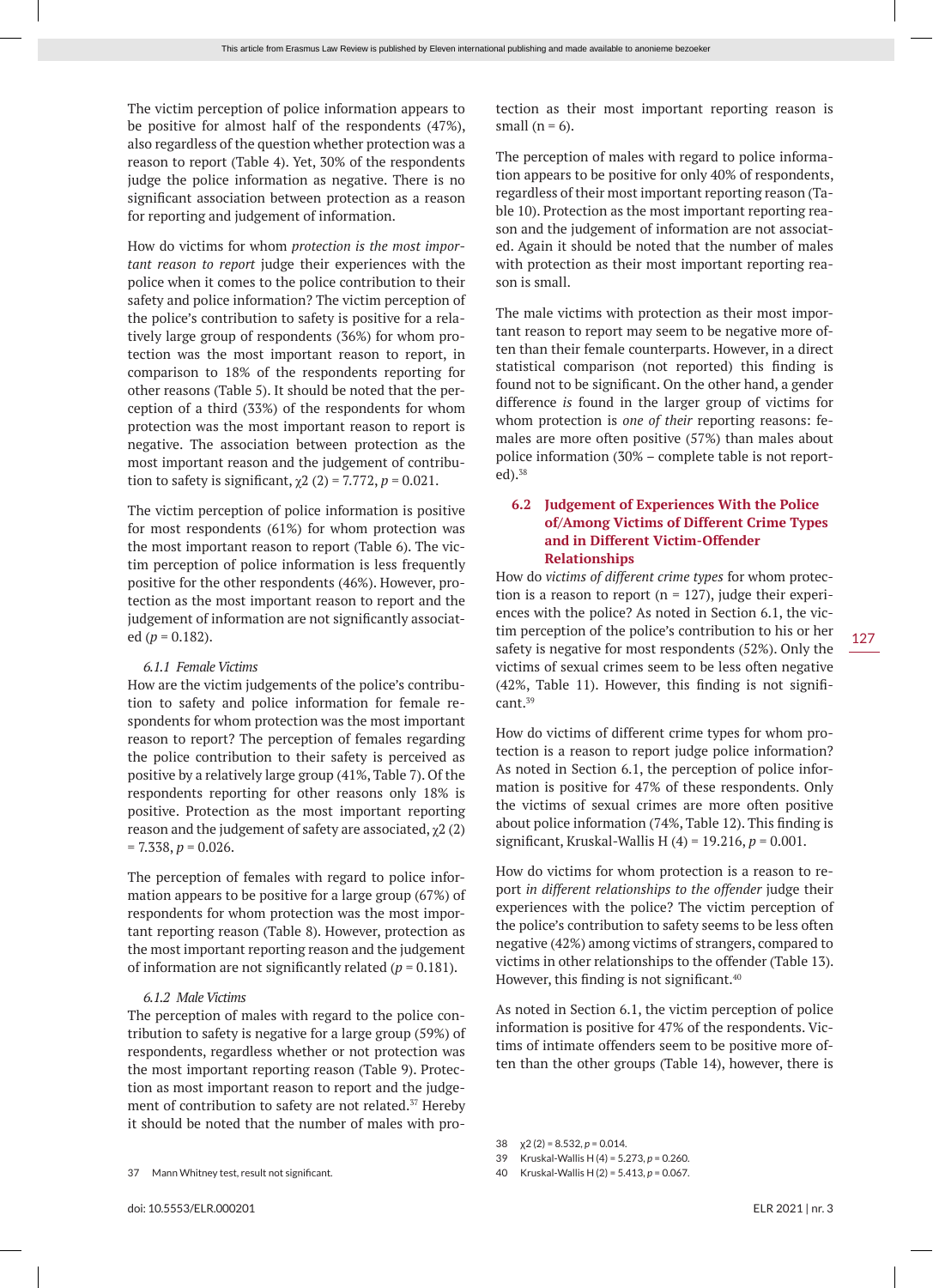no association between victim-offender relationship and judgement on police information.<sup>41</sup>

# 7 Conclusion and Discussion

This article presents a preliminary analysis of how victims who report to the police for protection in the Netherlands judge their experiences with the police, in comparison with victims reporting crimes for other reasons. To my knowledge, this is the first study to date to systematically compare the judgements of the police made by victims reporting for protection with the judgements made by victims reporting for other reasons. Comparative work is important because much of the contemporary research on victim needs and experiences only involves victims of violent (sexual or non-sexual) crime and it often only concerns female victims.<sup>42</sup> The sample cannot be considered representative for all police-reporting victims in the Netherlands, since victims of domestic violence are underrepresented and victims of sexual violence are overrepresented. The data, however, are suitable to substantively explore the judgements of the police made by victims that do or do not need protection. In terms of generalisation, the results should be interpreted with much caution.

The analyses in this article reveal that victim perceptions of the police's contribution to safety are rather negative overall: a minority in this sample is positive. The police's contribution to safety is judged best by victims for whom protection is the most important reporting reason. Yet, only 36% of them is positive. Of victims who primarily report for other reasons only 18% is positive. It would be cynical to label the 36% positive as good news for victims with a pressing need for protection, since the victims being positive still form a minority.

The analyses also reveal that victim perceptions of police information are judged positively by a bigger group: 47% is positive, regardless of whether protection is a reason to report. Of the group for whom protection was the most important reason to report, a majority (61%) even judges police information as positive. Thus, victims with a pressing need for protection appear to be positive more often about police information than others.

There is no significant difference between the judgements of male and female victims with regard to contribution to safety and police information if we look at the respondents for whom protection was the most important reason to report. This may be a consequence of the small number of male victims in the sample for whom protection is paramount. A gender difference *is* found in the larger group of victims for whom protection is *one of*  *the* reporting reasons: females are more often positive than males about police information.

Further, of the respondents for whom protection is one of their reporting reasons, especially the victims of sexual crimes are relatively more often positive about police information than the victims of other crime types. This is remarkable, since earlier studies found fewer positive results concerning victims of sexual crimes. Whereas Laxminarayan in 2013 for instance found no differences between the perceptions of informational justice of (vulnerable versus not vulnerable) victims, in this study a better result on police information is found, for the complete group as well as for the group needing protection (the supposedly vulnerable group). Possibly the provision of information has improved since her study, as a result of the lasting attention for victims' rights (also in practice) in the Netherlands.

Reflecting on the descriptives of the current sample, it is not surprising to see that female victims of violent (sexual and non-sexual) crimes are found to constitute the major part of the victims for whom protection is the most important reporting reason. Also, in comparison with the complete group of self-reporting victims, the victims of crimes by non-intimately known offenders (acquaintances) relatively often mention protection as an important reporting reason. This confirms earlier research suggesting that the group of victims at intermediate distance of the offender should not be overlooked by victimologists and policymakers.43 The needs of these victims do not coincide with those of the victims of crimes by intimates nor with those of the victims of stranger crimes. These victims are more often female than the victims of stranger crimes. They can be expected to struggle far more with the problem that the offender and his or her network are difficult to avoid. In addition, criminal incidents between acquaintances are more often conflict related than those between strangers.<sup>44</sup> This all leads to an increased vulnerability for repeat victimisation.<sup>45</sup> However, compared to these earlier findings, the current sample of victims who reported their cases to the police contains relatively many victims of crimes by stranger offenders who indicated reporting for protection too. It is possible that the large percentage of victims of stranger offenders in the group of victims whose paramount reporting reason was protection, is a consequence of the assumed underrepresentation of victims of domestic violence in the sample (as a result of the safety procedure in the original study as described). It is not known how many reporters were excluded from the police registration. However, it is known that the proportion of victims of intimate offenders was 15% in a sample of victims whose cases

<sup>41</sup> Kruskal-Wallis H (2) = 1.890, *p* = 0.389.

<sup>42</sup> See also S. Armstrong, T. McCulloch, B. Weaver & D. Reed, 'Measuring Justice: Defining Concepts, Developing Practice', 2020, www.sccjr.ac.uk/. Last accessed 11-3-2022.

<sup>43</sup> Ten Boom, Pemberton & Groenhuijsen, above n. 17. The conclusion then was based on a sample of victims whose cases were treated by the Dutch Public Prosecution Service, which is a selection of all victims who reported to the police.

<sup>44</sup> See for instance R.B. Felson, 'Predatory and Dispute-Related Violence: A Social Interactionist Approach', 5 *Routine Activity and Rational Choice, Advances in Criminological Theory* 103 (1993).

<sup>45</sup> *Ibid*.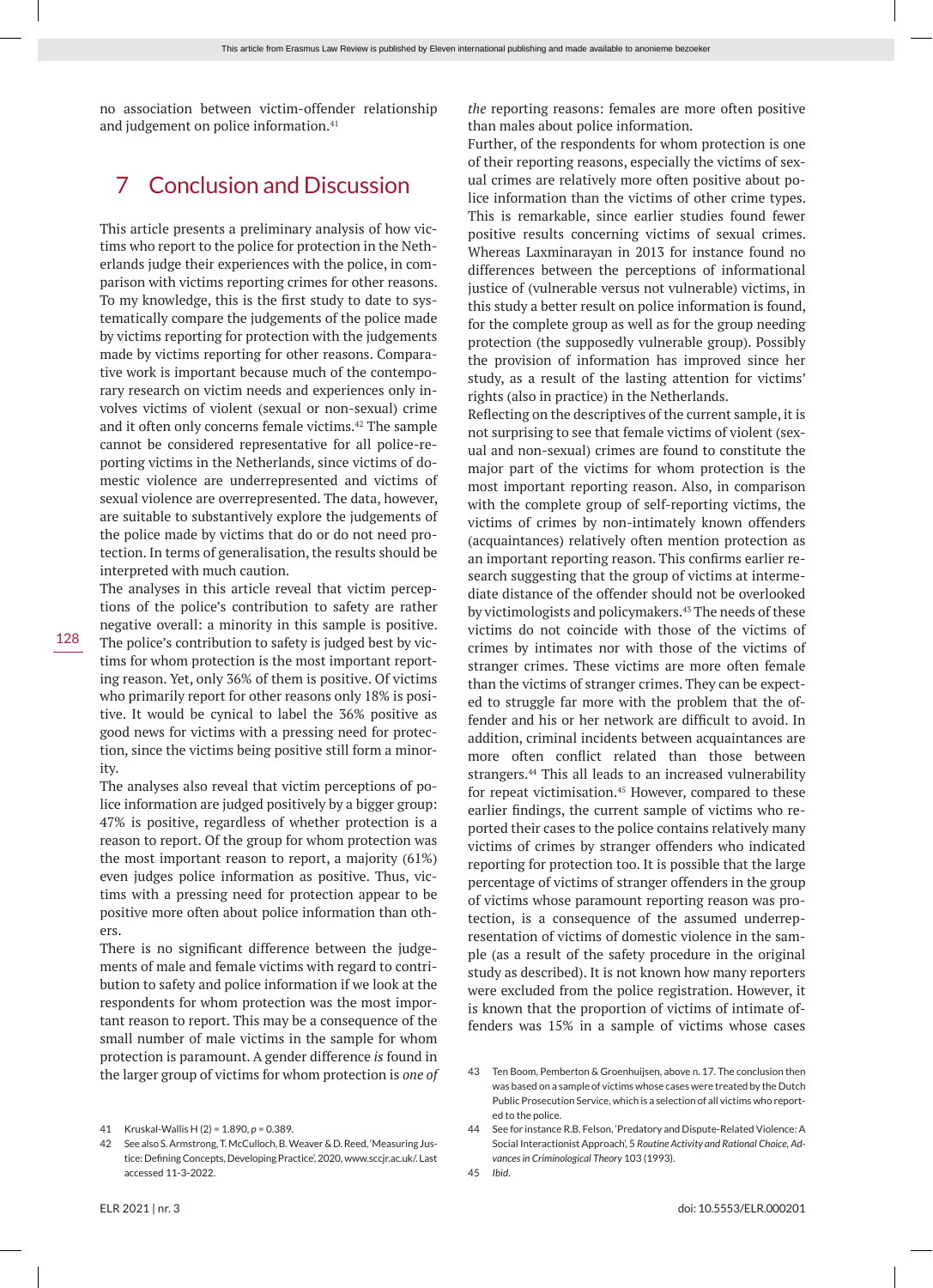were treated by the Dutch Public Prosecution Service (from which no subgroup was excluded).46 This is far more than the 4% of intimately known offenders in the current sample. Moreover, the distribution in the current sample could also (at least partly) be the consequence of the different population. Victims in cases dealt with by the Public Prosecution Service make up a relatively small part of all crime victims in the Netherlands. Many on average less severe crimes that are reported to the police are not sent in for prosecution by the police at all. Part of these cases is not sent in because the police have not identified a suspect.

To conclude, it can be said that although the need for protection is a relatively more pressing reason for reporting victims of known offenders, victims of stranger offenders should not be overlooked. Furthermore, it is not by definition that only the female victim of violent crime for whom protection is paramount: in this study, almost a fifth of the victims for whom protection was the most important reporting reason was male and around 12% was the victim of a property crime. As suggested before, nonviolent crimes by known offenders could be a forewarning for violence or a signal of other problems.

In the introductory section of this article the question was put forward whether victims who primarily report for protection seem to be worse off than others. This may not be the case, since more victims with a pressing need for protection (compared to victims without this need) judge the police's contribution to their safety as positive. I found that victims with a need for protection judge their experiences with the police (with regard to safety and information) similar or more positive than victims without protection needs. It is possible that victims with a pressing need for protection are easily recognised by the police – maybe their cases receive extra attention. Perhaps this recognition contributes to the safety of the group which is most in need for this. However, the finding may have other explanations as well – these I have not studied at this point in time.

The finding that victims with a need for protection judge their experiences with the police similarly or more positively than victims without protection needs, does not imply that things can or should not be improved. The percentage of victims who judges the police's contribution to safety as positive or neutral can hardly be considered as being at a satisfactory level after all. In 2018 a national implementation of the 'individual assessment' in the Netherlands was enrolled: the police systematically assess the vulnerability of each victim and determine what protection measures are necessary.47 The data used for this article were collected in 2016. It would be interesting to study the experiences with the police of victims with the need for protection again – one may expect these to have improved.

The results of this study should be considered along with their limitations. The study is of an exploratory nature. An existing dataset was used so that victims did not have to be bothered unnecessarily. The study cannot be considered representative for all victims reporting to the police in the Netherlands. After all, a part of the group of victims for whom protection is definitely relevant (domestic violence victims) is missing from the sample as a consequence of a safety procedure. Despite this procedure, the sample still includes partners, ex-partners and other family members. As mentioned, 17 victims of crimes by intimates (one partner, six ex-partners and ten family members) were included. Furthermore, the sample was relatively small because of the choice to work only with respondents with complete data on the central concepts *police contribution to safety* and *police information*. As a consequence, multivariate analyses were not possible. Yet, the dataset did contain data on some key variables, thereby making this exploratory exercise relevant to add to the literature on victim protection.

To conclude, most victim's perceptions of the police's contribution to safety are rather negative overall. Interestingly, this is only slightly better among victims for whom protection is the most important reason for reporting to the police. More victims should be allowed to profit from some kind of alliance with a police officer that is perceived as protective and on their side.<sup>48</sup> Victim's perception of police information is judged positively by a larger group of respondents, regardless of their reporting reasons. Since information is found to contribute to feelings of subjective safety of victims with the need for protection, it may, at least, be good news that the provision of information seems to have improved in the Netherlands.

<sup>46</sup> Ten Boom, above n. 19.

<sup>47</sup> Part of implementing Directive 2012/29/EU of the European Parliament and of the Council of 25 October 2012 establishing minimum standards on the rights, support and protection of victims of crime.

<sup>48</sup> See Shearson, above n. 13.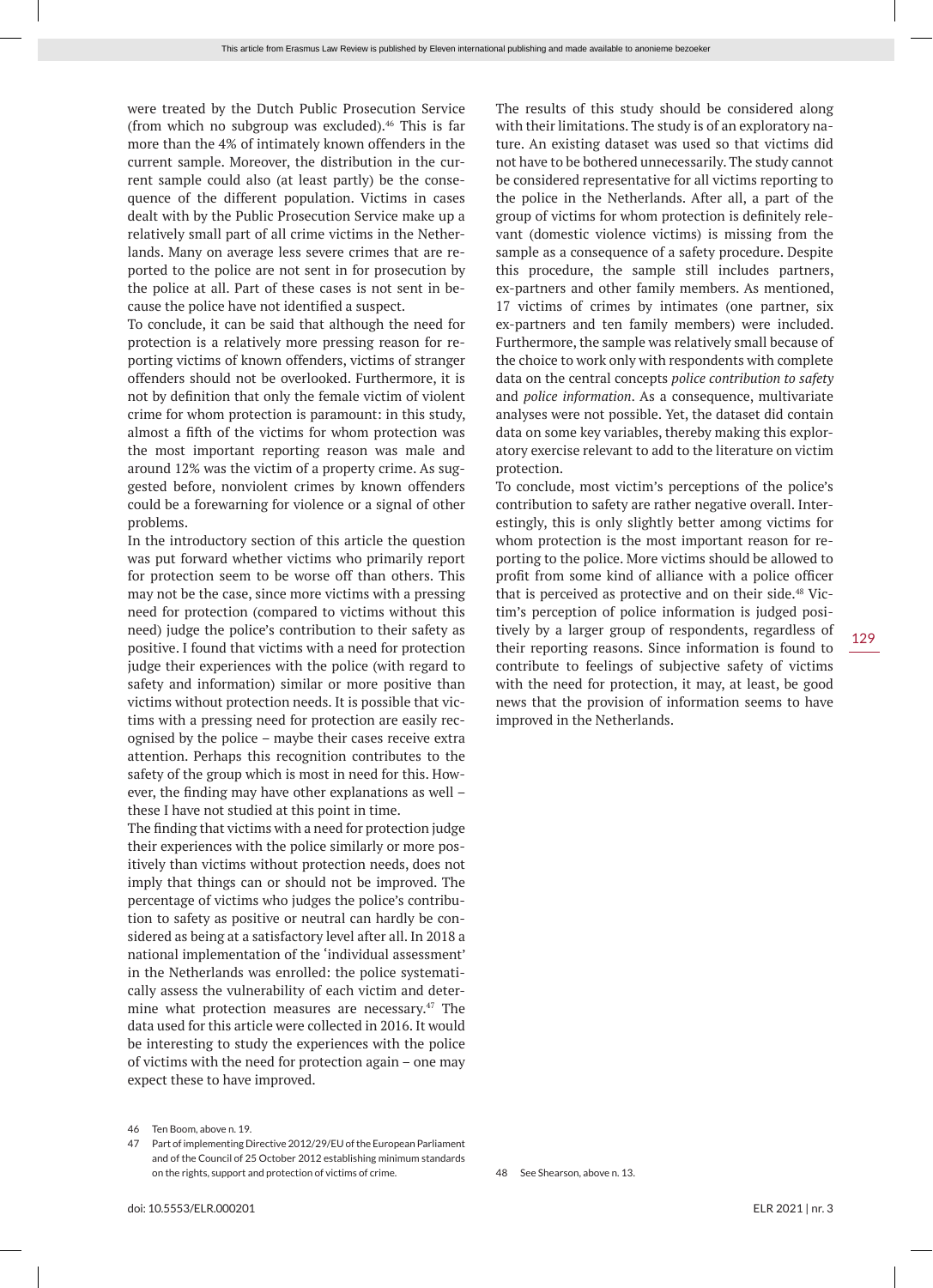#### *Table 1 Description of the Studied Group and Subgroups*

|                              |                        | <b>Total Group:</b><br><b>Self-Reporting</b><br><b>Victims</b><br>n = 388 (100%) | Subgroup 1: Victims With<br><b>Protection as a Reporting</b><br>Reason<br>$n = 127$<br>(100%) | Subgroup 2:<br><b>Victims With</b><br>Protection as the<br><b>Most Important</b><br><b>Reporting Reason</b><br>$n = 33$<br>(100%) |
|------------------------------|------------------------|----------------------------------------------------------------------------------|-----------------------------------------------------------------------------------------------|-----------------------------------------------------------------------------------------------------------------------------------|
| Type of crime                | Property               | 28                                                                               | 12                                                                                            | 12                                                                                                                                |
|                              | Violent non-sexual     | 38                                                                               | 45                                                                                            | 52                                                                                                                                |
|                              | Sexual                 | 14                                                                               | 24                                                                                            | 21                                                                                                                                |
|                              | Vandalism/public order | 11                                                                               | $\,8\,$                                                                                       | $\mathfrak{S}$                                                                                                                    |
|                              | Other                  | 10                                                                               | 11                                                                                            | 12                                                                                                                                |
| Gender of victim             | Female                 | 49                                                                               | 65                                                                                            | 82                                                                                                                                |
|                              | Male                   | 51                                                                               | 35                                                                                            | 18                                                                                                                                |
| Known offender?              | Yes                    | 34                                                                               | 48                                                                                            | 42                                                                                                                                |
|                              | No                     | 66                                                                               | 52                                                                                            | 58                                                                                                                                |
| Victim-offender relationship | Intimately known       | $\overline{4}$                                                                   | 6                                                                                             | $\sqrt{3}$                                                                                                                        |
|                              | Non-intimately known   | 30                                                                               | 42                                                                                            | 39                                                                                                                                |
|                              | Stranger               | 66                                                                               | 52                                                                                            | 58                                                                                                                                |

*Table 2 Reporting Reasons Other Than Protection (n = 388; More Than One Answer Was Possible)*

|                                                                        | %              |
|------------------------------------------------------------------------|----------------|
| I needed a proof for the insurance                                     | 11             |
| I wanted my stolen property back                                       | 10             |
| I wanted to receive compensation for the damage/loss sustained         | 18             |
| I was of the opinion that the offender(s) had to be punished           | 36             |
| I found it so serious that the police had to know this                 | 36             |
| I wanted to ask the police to intervene or to act as a mediator        | $\overline{2}$ |
| I wanted to get a different form of help or support through the police | $\overline{2}$ |
| Other reason                                                           | 11             |

#### *Table 3 Judgement on Contribution to Safety (Protection Is a Reporting Reason)*

|                      | <b>Negative</b> | <b>Neutral</b> | <b>Positive</b> | <b>Total</b> |           |
|----------------------|-----------------|----------------|-----------------|--------------|-----------|
|                      | $n = 199$       | $n = 97$       | $n = 92$        | $n = 388$    |           |
| Protection a reason  | 52%             | 27%            | 21%             | 100%         | $n = 127$ |
| Protection no reason | 51%             | 24%            | 25%             | 100%         | $n = 261$ |
| Complete group       | 51%             | 25%            | 24%             | 100%         | $n = 388$ |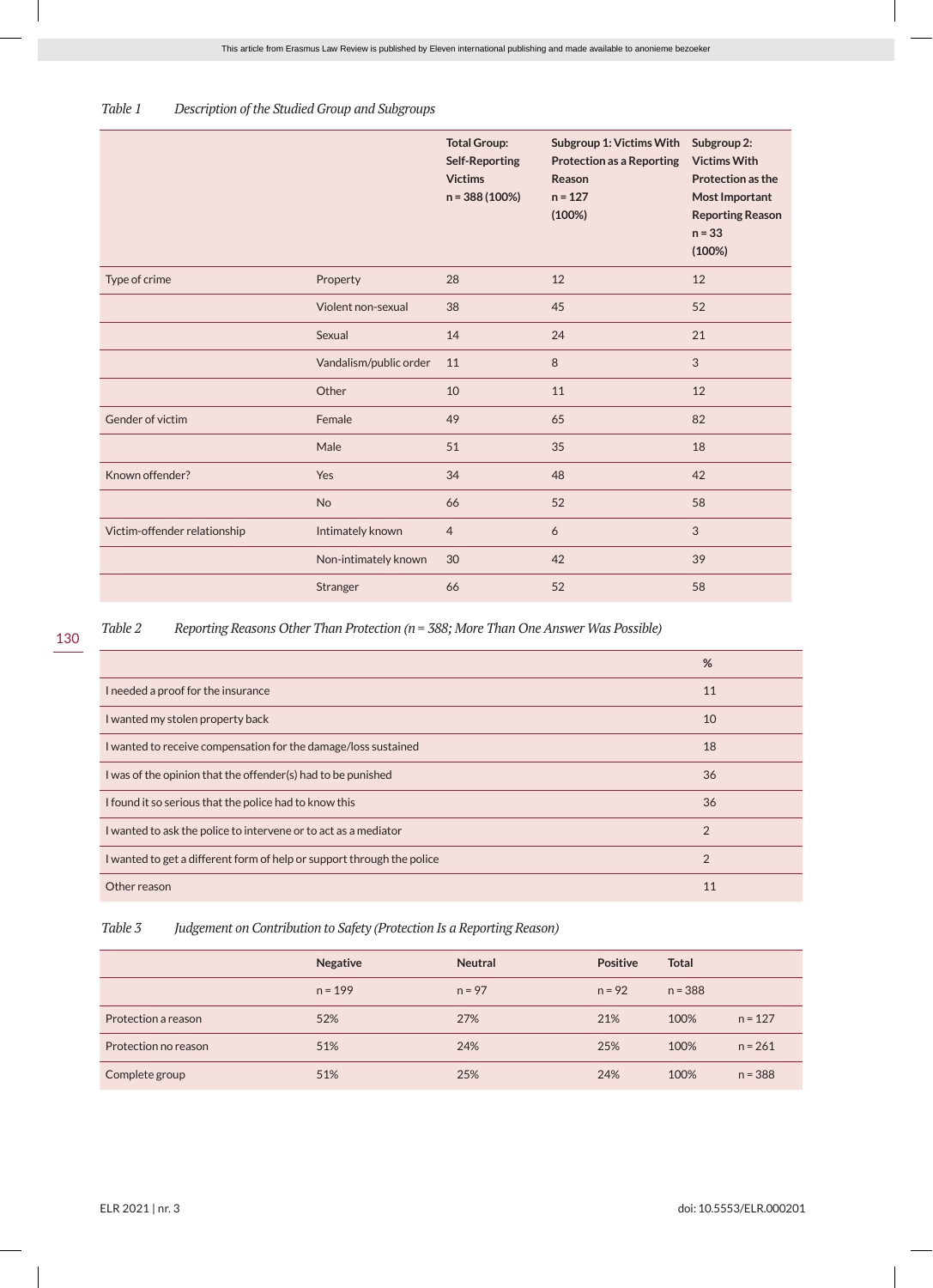#### *Table 4 Judgement on Police Information (Protection Is a Reporting Reason)*

|                      | <b>Negative</b> | <b>Neutral</b> | Positive  | <b>Total</b> |           |
|----------------------|-----------------|----------------|-----------|--------------|-----------|
|                      | $n = 115$       | $n = 90$       | $n = 183$ | $n = 388$    |           |
| Protection a reason  | 32%             | 21%            | 47%       | 100%         | $n = 127$ |
| Protection no reason | 29%             | 24%            | 47%       | 100%         | $n = 261$ |
| Complete group       | 30%             | 23%            | 47%       | 100%         | $n = 388$ |

*Table 5 Judgement on Contribution to Safety (Protection Is the Reporting Reason)*

|                               | <b>Negative</b> | <b>Neutral</b> | <b>Positive</b> | <b>Total</b> |           |
|-------------------------------|-----------------|----------------|-----------------|--------------|-----------|
|                               | $n = 116$       | $n = 58$       | $n = 45$        | $n = 219$    |           |
| Protection most important     | 33%             | 30%            | 36%             | 100%         | $n = 33$  |
| Protection not most important | 57%             | 26%            | 18%             | 100%         | $n = 186$ |
| Complete group                | 53%             | 17%            | 21%             | 100%         | $n = 219$ |

*Table 6 Judgement on Police Information (Protection Is the Reporting Reason)*

|                               | <b>Negative</b> | <b>Neutral</b> | <b>Positive</b> | <b>Total</b> |           |
|-------------------------------|-----------------|----------------|-----------------|--------------|-----------|
|                               | $n = 61$        | $n = 52$       | $n = 106$       | $n = 219$    |           |
| Protection most important     | 27%             | 12%            | 61%             | 100%         | $n = 33$  |
| Protection not most important | 28%             | 26%            | 46%             | 100%         | $n = 186$ |
| Complete group                | 28%             | 24%            | 48%             | 100%         | $n = 219$ |

*Table 7 Females Judgement on Contribution to Safety (Protection Is the Reason)*

|                               | <b>Negative</b> | <b>Neutral</b> | <b>Positive</b> | <b>Total</b> |           |
|-------------------------------|-----------------|----------------|-----------------|--------------|-----------|
|                               | $n = 59$        | $n = 36$       | $n = 28$        | $n = 123$    |           |
| Protection most important     | 30%             | 30%            | 41%             | 100%         | $n = 27$  |
| Protection not most important | 53%             | 29%            | 18%             | 100%         | $n = 96$  |
| Complete group                | 48%             | 29%            | 23%             | 100%         | $n = 123$ |

*Table 8 Females Judgement on Police Information (Protection Is the Reason)*

|                                  | <b>Information</b> |                |          |              |           |
|----------------------------------|--------------------|----------------|----------|--------------|-----------|
|                                  | <b>Negative</b>    | <b>Neutral</b> | Positive | <b>Total</b> |           |
|                                  | $n = 31$           | $n = 24$       | $n = 68$ | $n = 123$    |           |
| Protection most<br>important     | 26%                | 7%             | 67%      | 100%         | $n = 27$  |
| Protection not most<br>important | 25%                | 23%            | 52%      | 100%         | $n = 96$  |
| Complete group                   | 25%                | 20%            | 55%      | 100%         | $n = 123$ |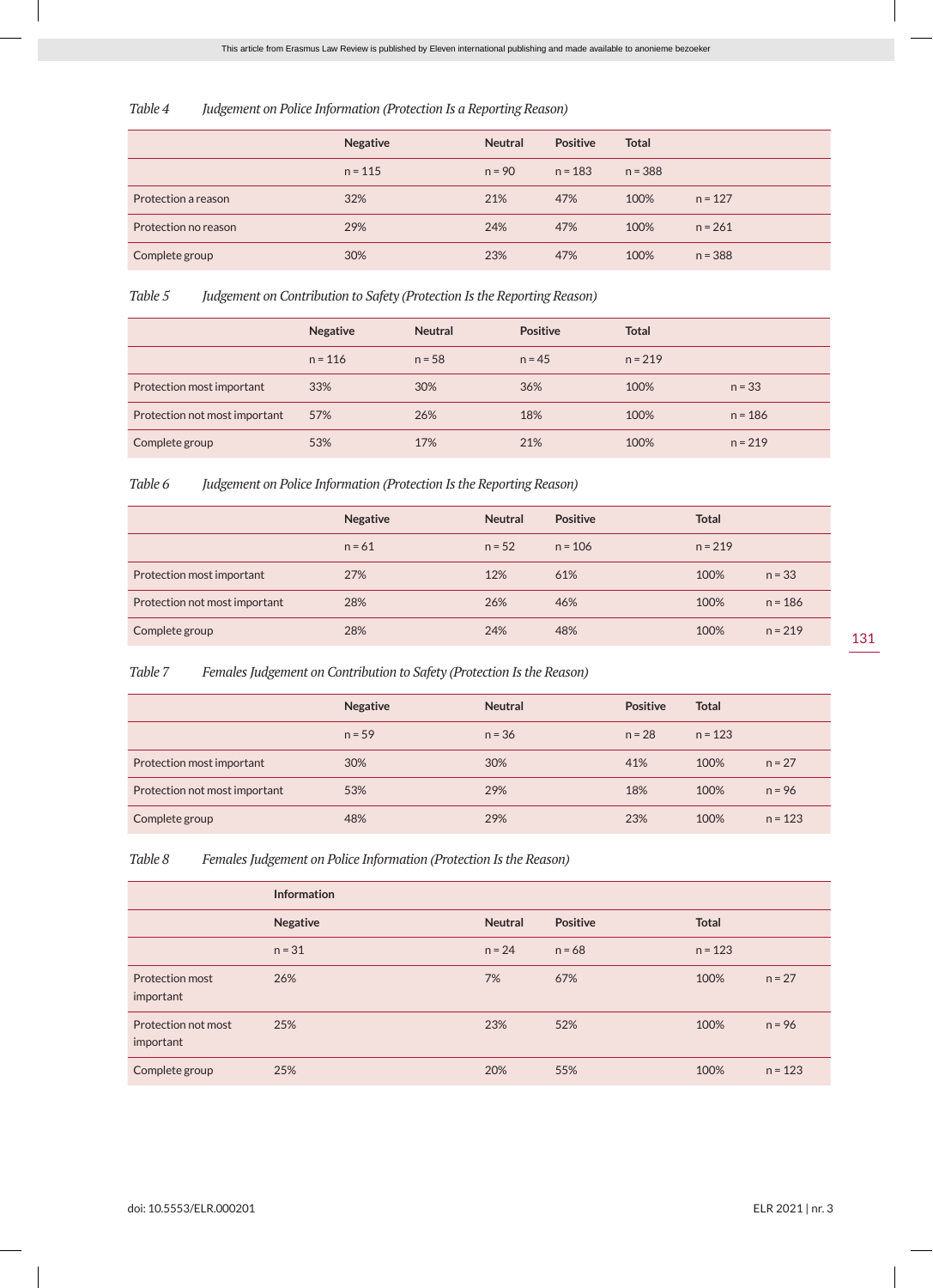*Table 9 Males Judgement on Contribution to Safety (Protection Is the Reason)*

|                                  | <b>Contribution to Safety</b> |                |          |              |          |
|----------------------------------|-------------------------------|----------------|----------|--------------|----------|
|                                  | Negative                      | <b>Neutral</b> | Positive | <b>Total</b> |          |
|                                  | $n = 57$                      | $n = 22$       | $n = 17$ | $n = 96$     |          |
| Protection most<br>important     | 50%                           | 33%            | 17%      | 100%         | $n = 6$  |
| Protection not most<br>important | 60%                           | 22%            | 18%      | 100%         | $n = 90$ |
| Complete group                   | 59%                           | 23%            | 18%      | 100%         | $n = 96$ |

*Table 10 Males Judgement on Police Information (Protection Is the Reason)*

|                               | <b>Information</b> |                |                 |              |          |
|-------------------------------|--------------------|----------------|-----------------|--------------|----------|
|                               | <b>Negative</b>    | <b>Neutral</b> | <b>Positive</b> | <b>Total</b> |          |
|                               | $n = 30$           | $n = 28$       | $n = 38$        | $n = 96$     |          |
| Protection most important     | 33%                | 33%            | 33%             | 100%         | $n = 6$  |
| Protection not most important | 31%                | 29%            | 40%             | 100%         | $n = 90$ |
| Complete group                | 31%                | 29%            | 40%             | 100%         | $n = 96$ |

*Table 11 Judgement on Contribution to Safety (Protection Is a Reporting Reason)*

|                | <b>Negative</b> | <b>Neutral</b> | Positive                 | <b>Total</b> |           |
|----------------|-----------------|----------------|--------------------------|--------------|-----------|
|                | $n = 66$        | $n = 34$       | $n = 27$                 | $n = 127$    |           |
| Property       | 53%             | 27%            | 20%                      | 100%         | $n = 15$  |
| Violent        | 53%             | 26%            | 21%                      | 100%         | $n = 57$  |
| Sexual         | 42%             | 29%            | 29%                      | 100%         | $n = 31$  |
| Vandalism      | 80%             | 20%            | $\overline{\phantom{a}}$ | 100%         | $n = 10$  |
| Other          | 50%             | 29%            | 21%                      | 100%         | $n = 14$  |
| Complete group | 52%             | 27%            | 21%                      | 100%         | $n = 127$ |

| Table 12 | Judgement on Police Information (Protection Is a Reporting Reason) |  |  |  |
|----------|--------------------------------------------------------------------|--|--|--|
|          |                                                                    |  |  |  |

|                | <b>Negative</b> | <b>Neutral</b> | <b>Positive</b>          | <b>Total</b> |           |
|----------------|-----------------|----------------|--------------------------|--------------|-----------|
|                | $n = 40$        | $n = 27$       | $n = 60$                 | $n = 127$    |           |
| Property       | 40%             | 20%            | 40%                      | 100%         | $n = 15$  |
| Violent        | 30%             | 26%            | 44%                      | 100%         | $n = 57$  |
| Sexual         | 13%             | 13%            | 74%                      | 100%         | $n = 31$  |
| Vandalism      | 70%             | 30%            | $\overline{\phantom{a}}$ | 100%         | $n = 10$  |
| Other          | 43%             | 14%            | 43%                      | 100%         | $n = 14$  |
| Complete group | 32%             | 21%            | 47%                      | 100%         | $n = 127$ |